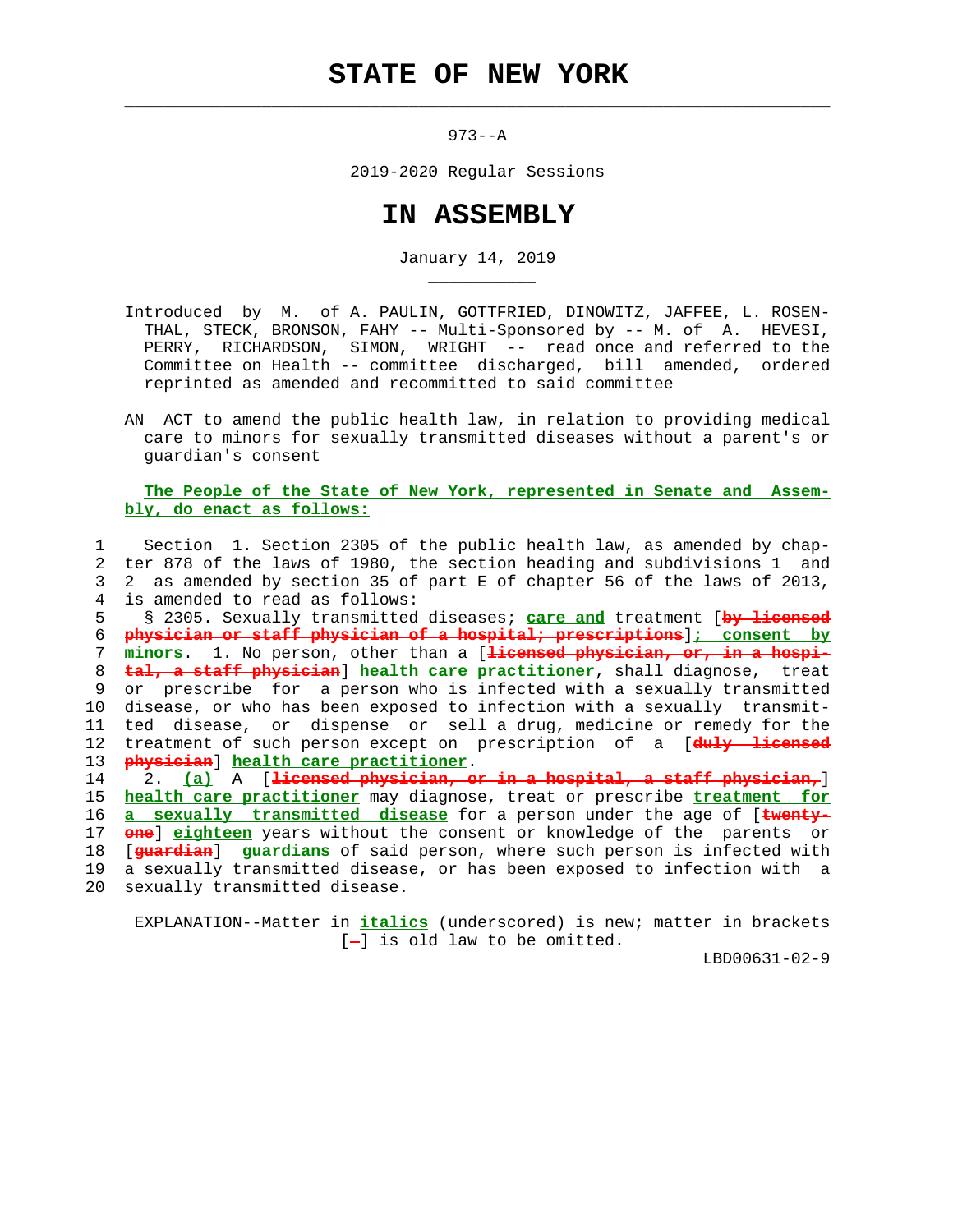A. 973--A 2

 1 **(b) A health care practitioner may provide health care related to the** 2 **prevention of a sexually transmissible disease, including administering** 3 **vaccines, to a person under the age of eighteen years without the** 4 **consent or knowledge of the parents or guardians of such person,** 5 **provided that the person has capacity to consent to the care, without** 6 **regard to the person's age, and the person consents.** 7 **(c) Any release of patient information regarding vaccines provided** 8 **under this section shall be consistent with sections seventeen and eigh-** 9 **teen of this chapter and other applicable laws and regulations.** 10 3. For the purposes of this section, [**the term**] 11 **(a)** "hospital" shall mean a hospital as defined in article twenty- 12 eight of this chapter**; and** 13 **(b) "health care practitioner" shall mean a person licensed, certified** 14 **or otherwise authorized to practice under title eight of the education** 15 **law, acting within his or her lawful scope of practice**. 16 § 2. The first undesignated paragraph of section 17 of the public 17 health law, as amended by chapter 322 of the laws of 2017, is amended to 18 read ad follows: 19 Upon the written request of any competent patient, parent or guardian 20 of an infant, a guardian appointed pursuant to article eighty-one of the 21 mental hygiene law, or conservator of a conservatee, an examining, 22 consulting or treating physician or hospital must release and deliver, 23 exclusive of personal notes of the said physician or hospital, copies of 24 all x-rays, medical records and test records including all laboratory 25 tests regarding that patient to any other designated physician or hospi- 26 tal provided, however, that such records concerning the **care and** treat- 27 ment of an infant patient for venereal disease or the performance of an 28 abortion operation upon such infant patient shall not be released or in 29 any manner be made available to the parent or guardian of such infant, 30 and provided, further, that original mammograms, rather than copies 31 thereof, shall be released and delivered. Either the physician or hospi- 32 tal incurring the expense of providing copies of x-rays, medical records 33 and test records including all laboratory tests pursuant to the 34 provisions of this section may impose a reasonable charge to be paid by 35 the person requesting the release and deliverance of such records as 36 reimbursement for such expenses, provided, however, that the physician 37 or hospital may not impose a charge for copying an original mammogram 38 when the original has been released or delivered to any competent 39 patient, parent or guardian of an infant, a guardian appointed pursuant 40 to article eighty-one of the mental hygiene law, or a conservator of a 41 conservatee and provided, further, that any charge for delivering an 42 original mammogram pursuant to this section shall not exceed the docu- 43 mented costs associated therewith. However, the reasonable charge for 44 paper copies shall not exceed seventy-five cents per page. A release of 45 records under this section shall not be denied solely because of inabil- 46 ity to pay. No charge may be imposed under this section for providing, 47 releasing, or delivering medical records or copies of medical records 48 where requested for the purpose of supporting an application, claim or 49 appeal for any government benefit or program, provided that, where a 50 provider maintains medical records in electronic form, it shall provide 51 the copy in either electronic or paper form, as required by the govern- 52 ment benefit or program, or at the patient's request. 53 § 3. Paragraph (i) of subdivision 3 of section 18 of the public health 54 law, as added by chapter 634 of the laws of 2004, is amended to read as 55 follows: